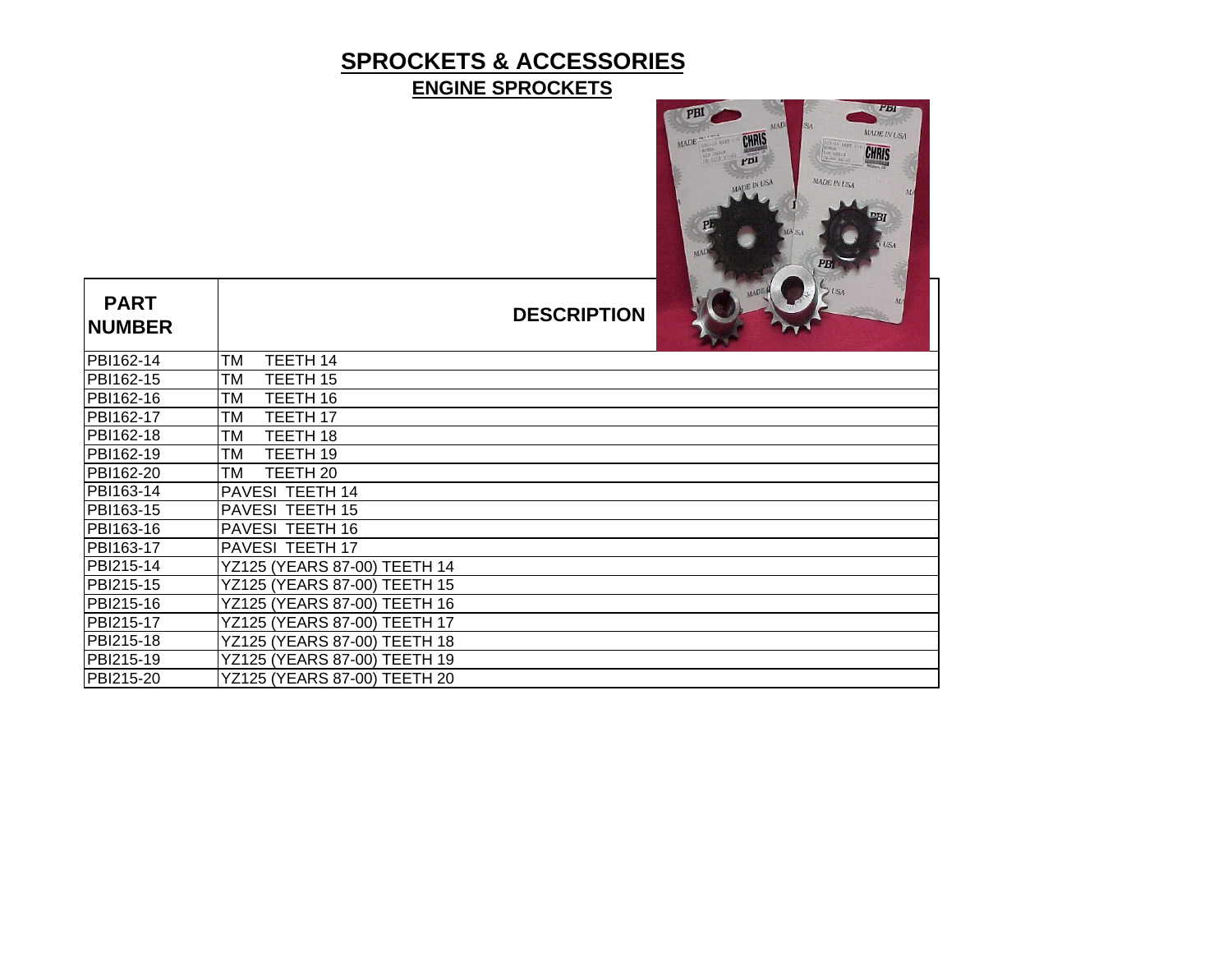| <b>PART</b><br><b>NUMBER</b> | <b>DESCRIPTION</b>                              |
|------------------------------|-------------------------------------------------|
| PBI330-12                    | CR125 (YEARS 87-01) TEETH 12                    |
| PBI330-13                    | CR125 (YEARS 87-01) TEETH 13                    |
| PBI330-14                    | CR125 (YEARS 87-01) TEETH 14                    |
| PBI330-15                    | CR125 (YEARS 87-01) TEETH 15                    |
| PBI330-16                    | CR125 (YEARS 87-01) TEETH 16                    |
| PBI330-17                    | CR125 (YEARS 87-01) TEETH 17                    |
| PBI330-18                    | CR125 (YEARS 87-01) TEETH 18                    |
| PBI330-19                    | CR125 (YEARS 87-01) TEETH 19                    |
| PBI330-20                    | CR125 (YEARS 87-01) TEETH 20                    |
| PBI335-13                    | CR80 (YEARS 86-01) TEETH 13                     |
| PBI335-14                    | CR80 (YEARS 86-01) TEETH 14                     |
| PBI335-15                    | CR80 (YEARS 86-01) TEETH 15                     |
| PBI335-16                    | CR80 (YEARS 86-01) TEETH 16                     |
| PBI335-17                    | CR80 (YEARS 86-01) TEETH 17                     |
| PBI335-18                    | CR80 (YEARS 86-01) TEETH 18                     |
| PBI335-19                    | CR80 (YEARS 86-01) TEETH 19                     |
| PBI335-20                    | CR80 (YEARS 86-01) TEETH 20                     |
| PBI335-21                    | CR80 (YEARS 86-01) TEETH 21                     |
| PBI732--13                   | YZ80(81-00), RM80(89-00), KX125(80-93) TEETH 13 |
| PBI732--14                   | YZ80(81-00), RM80(89-00), KX125(80-93) TEETH 14 |
| PBI732--15                   | YZ80(81-00), RM80(89-00), KX125(80-93) TEETH 15 |
| PBI732--16                   | YZ80(81-00), RM80(89-00), KX125(80-93) TEETH 16 |
| PBI732--17                   | YZ80(81-00), RM80(89-00), KX125(80-93) TEETH 17 |
| PBI732--18                   | YZ80(81-00), RM80(89-00), KX125(80-93) TEETH 18 |
| PBI732--19                   | YZ80(81-00), RM80(89-00), KX125(80-93) TEETH 19 |
| PBI742-12                    | KZ60 (YEARS 83-00) TEETH12                      |
| PBI742-13                    | KZ60 (YEARS 83-00) TEETH13                      |
| PBI742-14                    | KZ60 (YEARS 83-00) TEETH14                      |
| PBI742-15                    | KZ60 (YEARS 83-00) TEETH15                      |
| PBI742-16                    | KZ60 (YEARS 83-00) TEETH16                      |
| PBI742-17                    | KZ60 (YEARS 83-00) TEETH17                      |
| PBI742-18                    | KZ60 (YEARS 83-00) TEETH18                      |
| PBI742-19                    | KZ60 (YEARS 83-00) TEETH19                      |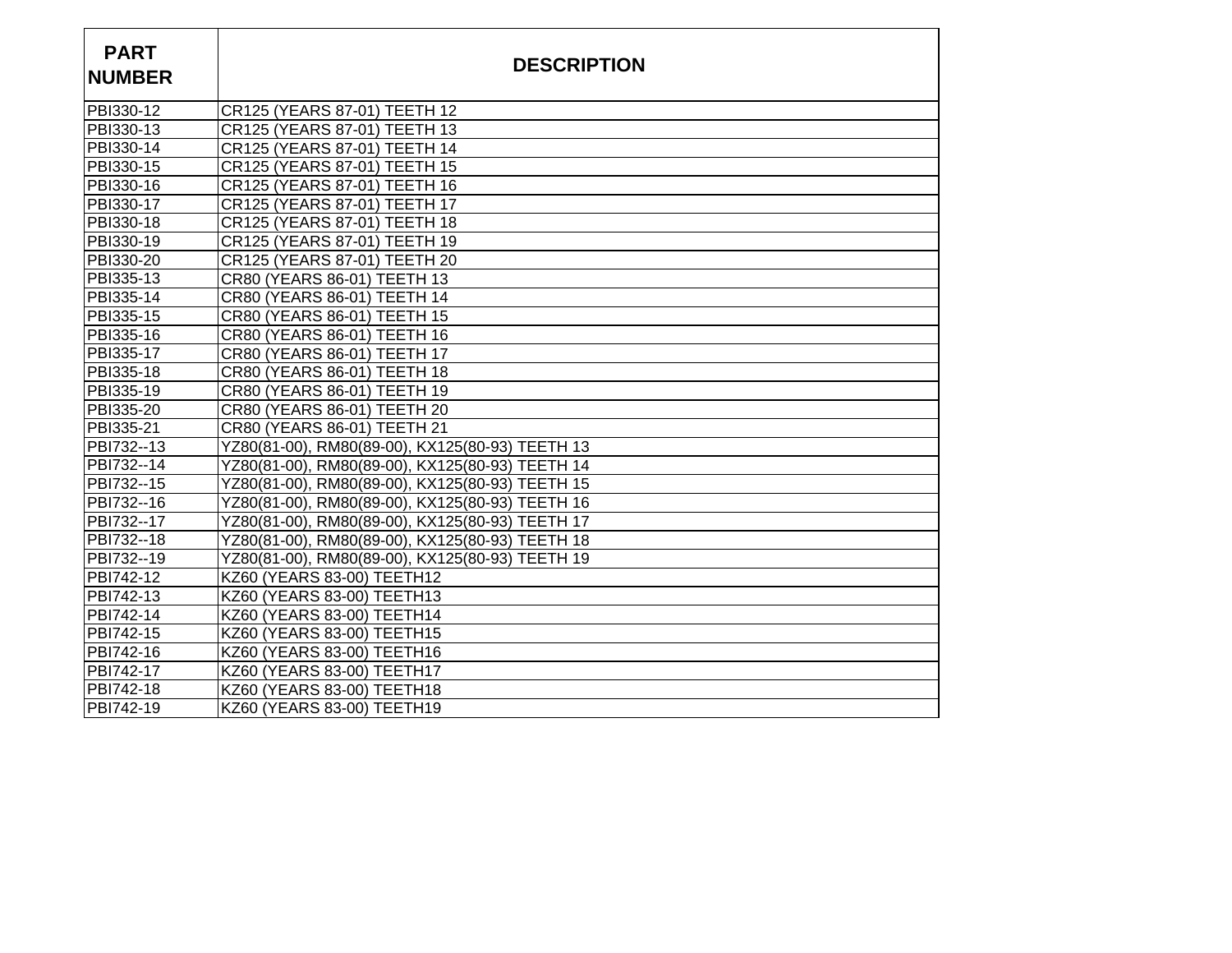## **DESCRIPTION**

#### **HONDA GX ENGINE GEARS**

| HGX12T | <b>HONDA GX ENGINE GEAR 12T</b> |
|--------|---------------------------------|
| HGX13T | <b>HONDA GX ENGINE GEAR 13T</b> |
| HGX14T | <b>HONDA GX ENGINE GEAR 14T</b> |
| HGX15T | <b>HONDA GX ENGINE GEAR 15T</b> |

#### **ROTAX GEARS**

| K321-12/13 | <b>IBEARING FOR 12T AND 13T ROTAX GEAR</b> |
|------------|--------------------------------------------|
| K322-11B   | <b>SPACER FOR 11T ROTAX GEAR</b>           |
| K323       | <b>INUT FOR ROTAX GEAR</b>                 |
| K324       | IDRUM FOR ROTAX GEAR                       |
| K322/11    | IROTAX GEAR TOOTH 11                       |
| K322/12    | IROTAX GEAR TOOTH 12                       |
| K322/13    | <b>ROTAX GEAR TOOTH 13</b>                 |
| K322/14    | ROTAX GEAR TOOTH 14                        |

#### **LEOPARD GEARS**

| <b>KM758</b> | LEOPARD GEAR TOOTH 10  |
|--------------|------------------------|
| <b>KM760</b> | ILEOPARD GEAR TOOTH 11 |
| <b>KM762</b> | ILEOPARD GEAR TOOTH 12 |
| <b>KM766</b> | LEOPARD DRUM           |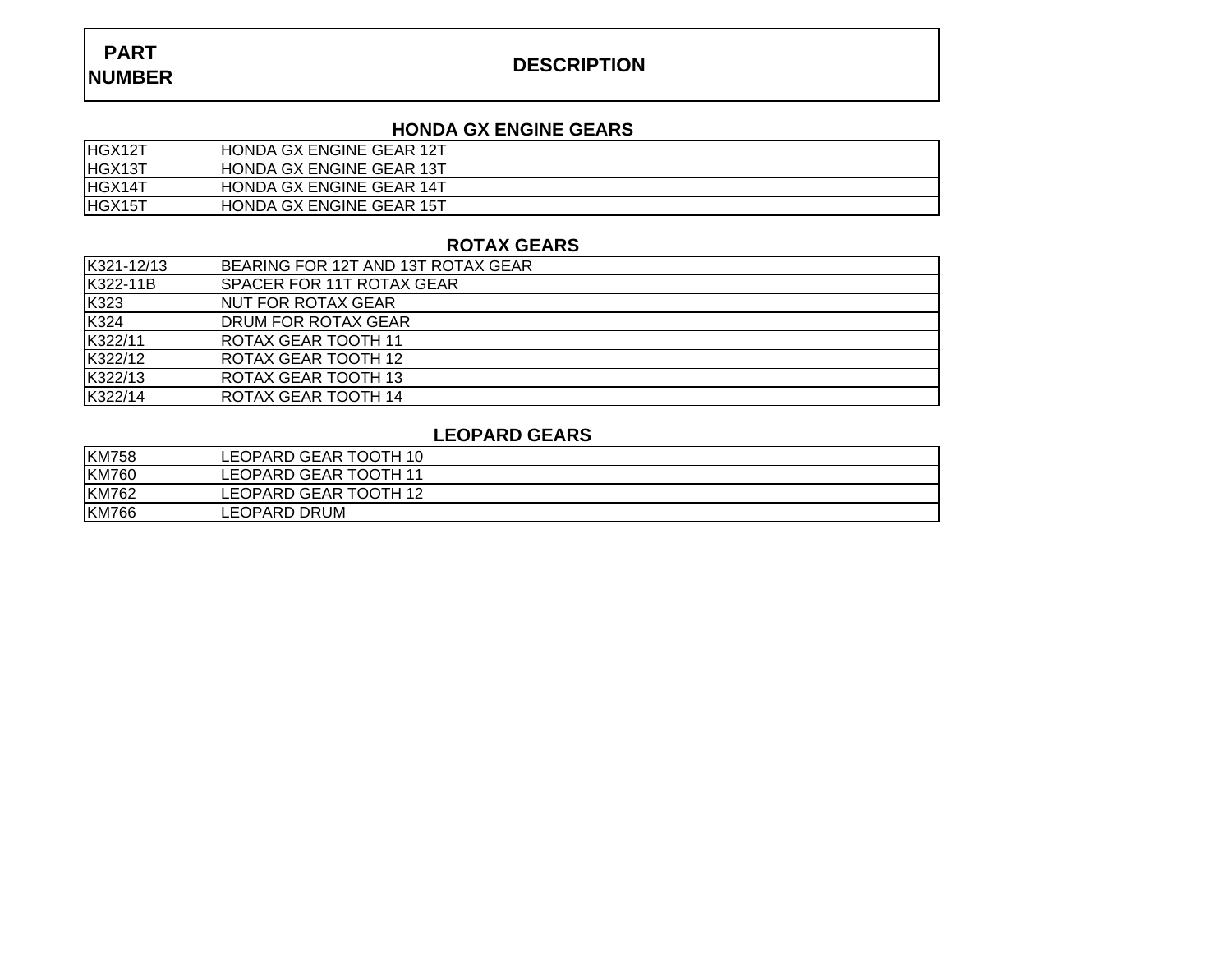## **219 ALUMINUM SPROCKETS**



| <b>PART</b><br><b>NUMBER</b> |                  | <b>DESCRIPTION</b> |  |
|------------------------------|------------------|--------------------|--|
| KPU219/65                    | TOOTH #65        |                    |  |
| KPU219/66                    | <b>TOOTH #66</b> |                    |  |
| KPU219/67                    | TOOTH #67        |                    |  |
| KPU219/68                    | <b>TOOTH #68</b> |                    |  |
| KPU219/69                    | TOOTH #69        |                    |  |
| KPU219/70                    | TOOTH #70        |                    |  |
| KPU219/71                    | TOOTH #71        |                    |  |
| KPU219/72                    | TOOTH #72        |                    |  |
| KPU219/73                    | TOOTH #73        |                    |  |
| KPU219/74                    | TOOTH #74        |                    |  |
| KPU219/75                    | TOOTH #75        |                    |  |
| KPU219/76                    | TOOTH #76        |                    |  |
| KPU219/77                    | TOOTH #77        |                    |  |
| KPU219/78                    | TOOTH #78        |                    |  |
| KPU219/79                    | TOOTH #79        |                    |  |
| KPU219/80                    | TOOTH #80        |                    |  |
| KPU219/81                    | TOOTH #81        |                    |  |
| KPU219/82                    | TOOTH #82        |                    |  |
| KPU219/83                    | TOOTH #83        |                    |  |
| KPU219/84                    | TOOTH #84        |                    |  |
| KPU219/85                    | TOOTH #85        |                    |  |
| KPU219/86                    | <b>TOOTH #86</b> |                    |  |
| <b>KPU219/87</b>             | TOOTH #87        |                    |  |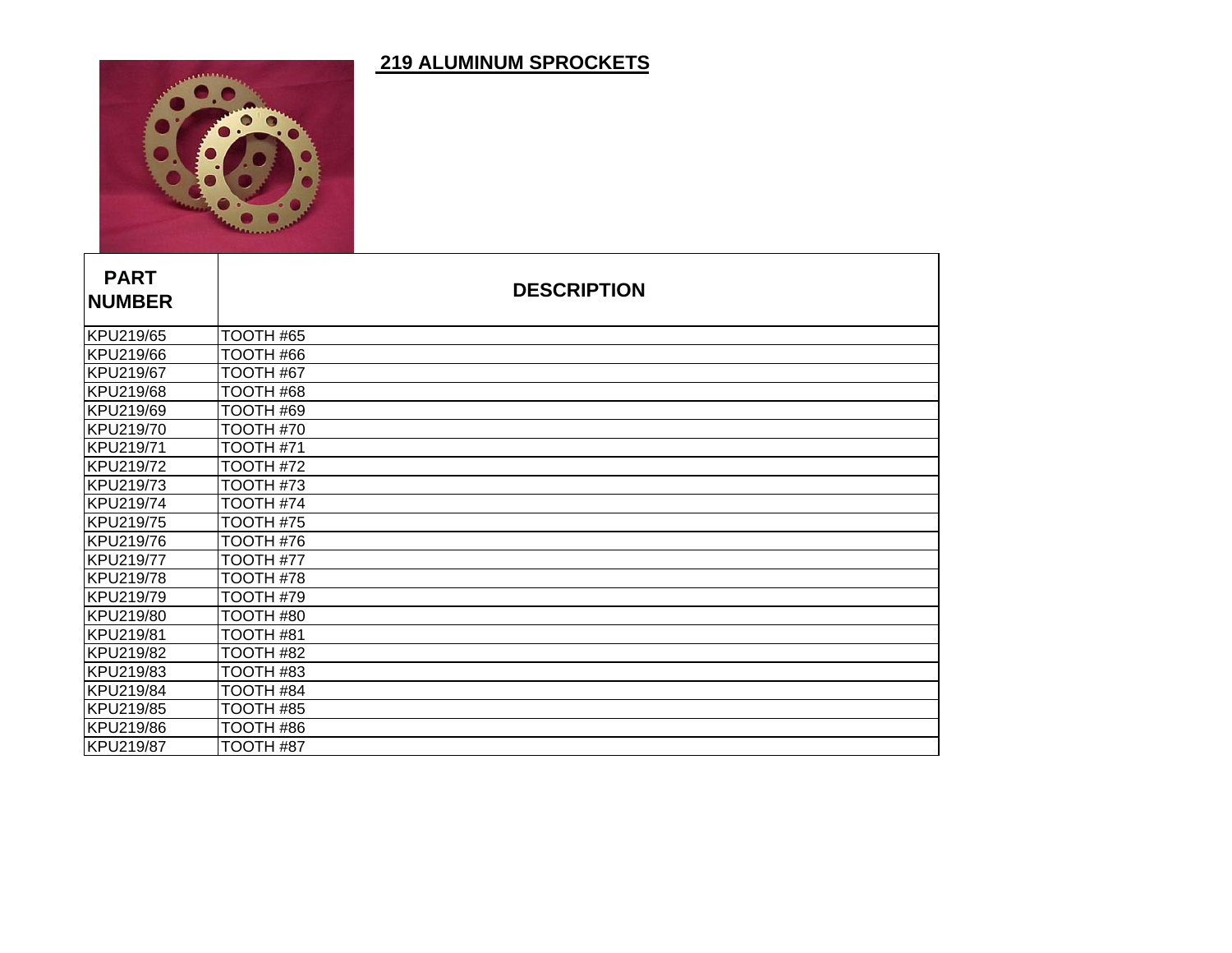| <b>PART</b><br><b>NUMBER</b> | <b>DESCRIPTION</b> |
|------------------------------|--------------------|
| KPU219/88                    | TOOTH #88          |
| KPU219/89                    | TOOTH #89          |
| KPU219/90                    | TOOTH #90          |
| KPU219/91                    | TOOTH #91          |
| KPU219/92                    | TOOTH #92          |
| KPU219/93                    | TOOTH #93          |
| KPU219/94                    | TOOTH #94          |
| KPU219/95                    | TOOTH #95          |

# **219 COMPOSITE SPROCKETS BY RIGHETTI RIDOLFI**



| KPU219/72C        | COMPOSITE TOOTH #72  |  |
|-------------------|----------------------|--|
| <b>KPU219/73C</b> | COMPOSITE TOOTH #73  |  |
| KPU219/74C        | COMPOSITE TOOTH #74  |  |
| KPU219/75C        | COMPOSITE TOOTH #75  |  |
| KPU219/76C        | COMPOSITE TOOTH #76  |  |
| KPU219/77C        | COMPOSITE TOOTH #77  |  |
| <b>KPU219/78C</b> | COMPOSITE TOOTH #78  |  |
| KPU219/79C        | COMPOSITE TOOTH #79  |  |
| KPU219/80C        | ICOMPOSITE TOOTH #80 |  |
| <b>KPU219/81C</b> | COMPOSITE TOOTH #81  |  |
| KPU219/83C        | COMPOSITE TOOTH #83  |  |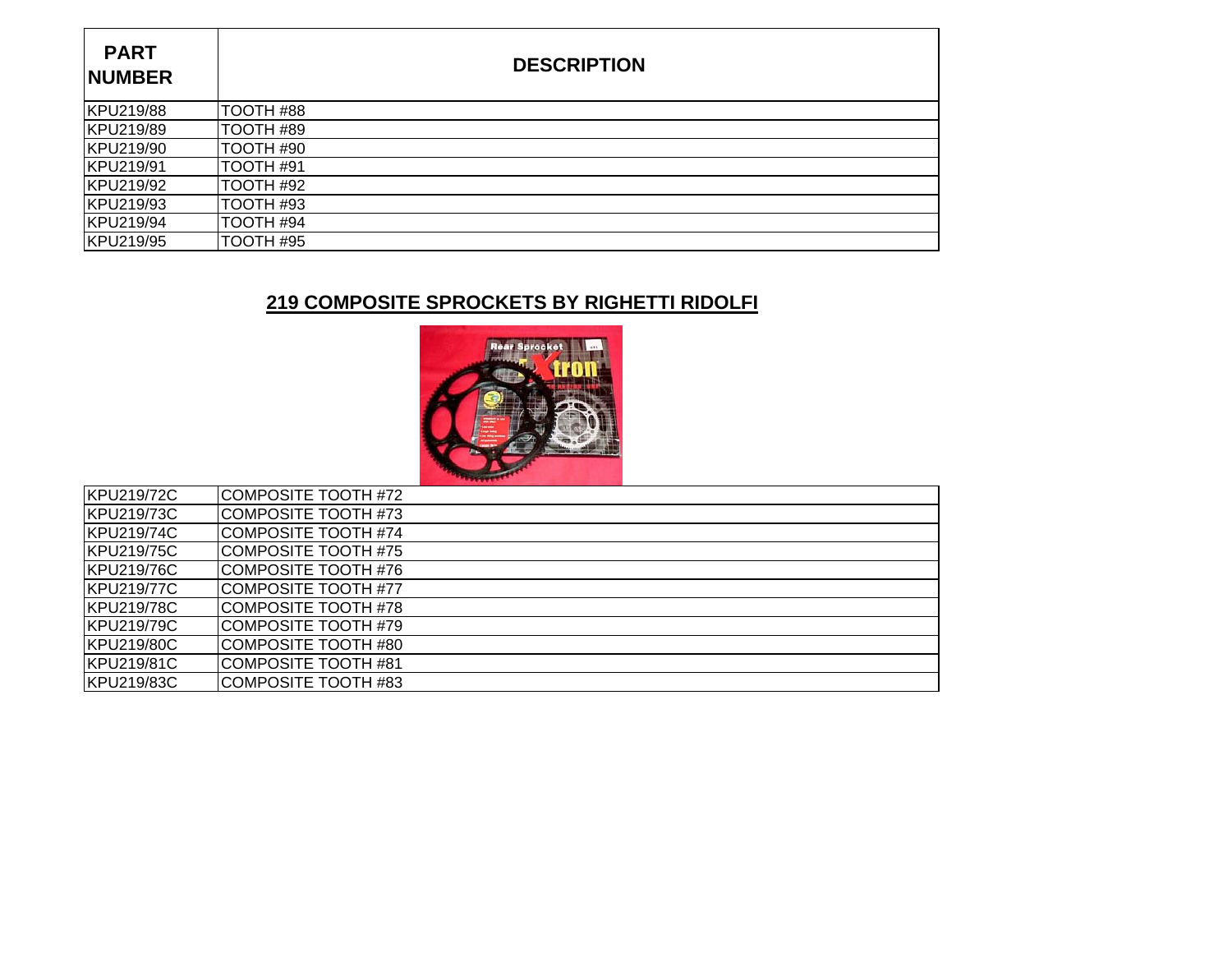| <b>PART</b><br><b>NUMBER</b> | <b>DESCRIPTION</b>  |
|------------------------------|---------------------|
| <b>IKPU219/84C</b>           | COMPOSITE TOOTH #84 |
| KPU219/85C                   | COMPOSITE TOOTH #85 |
| <b>KPU219/86C</b>            | COMPOSITE TOOTH #86 |
| <b>KPU219/87C</b>            | COMPOSITE TOOTH #87 |
| <b>KPU219/88C</b>            | COMPOSITE TOOTH #88 |
| KPU219/89C                   | COMPOSITE TOOTH #89 |
| KPU219/90C                   | COMPOSITE TOOTH #90 |
| KPU219/91C                   | COMPOSITE TOOTH #91 |
| KPU219/92C                   | COMPOSITE TOOTH #92 |

# **STEEL SPROCKETS**



#### **30mm 428 STEEL SPROCKETS**

| KPU030/21S        | TOOTH #21        |
|-------------------|------------------|
| KPU030/22S        | <b>TOOTH #22</b> |
| <b>KPU030/23S</b> | TOOTH #23        |
| KPU030/24S        | TOOTH #24        |
| KPU030/25S        | TOOTH #25        |
| KPU030/26S        | TOOTH #26        |
| KPU030/27S        | TOOTH #27        |
| KPU030/28S        | TOOTH #28        |
| KPU030/29S        | TOOTH #29        |
| KPU030/30S        | TOOTH #30        |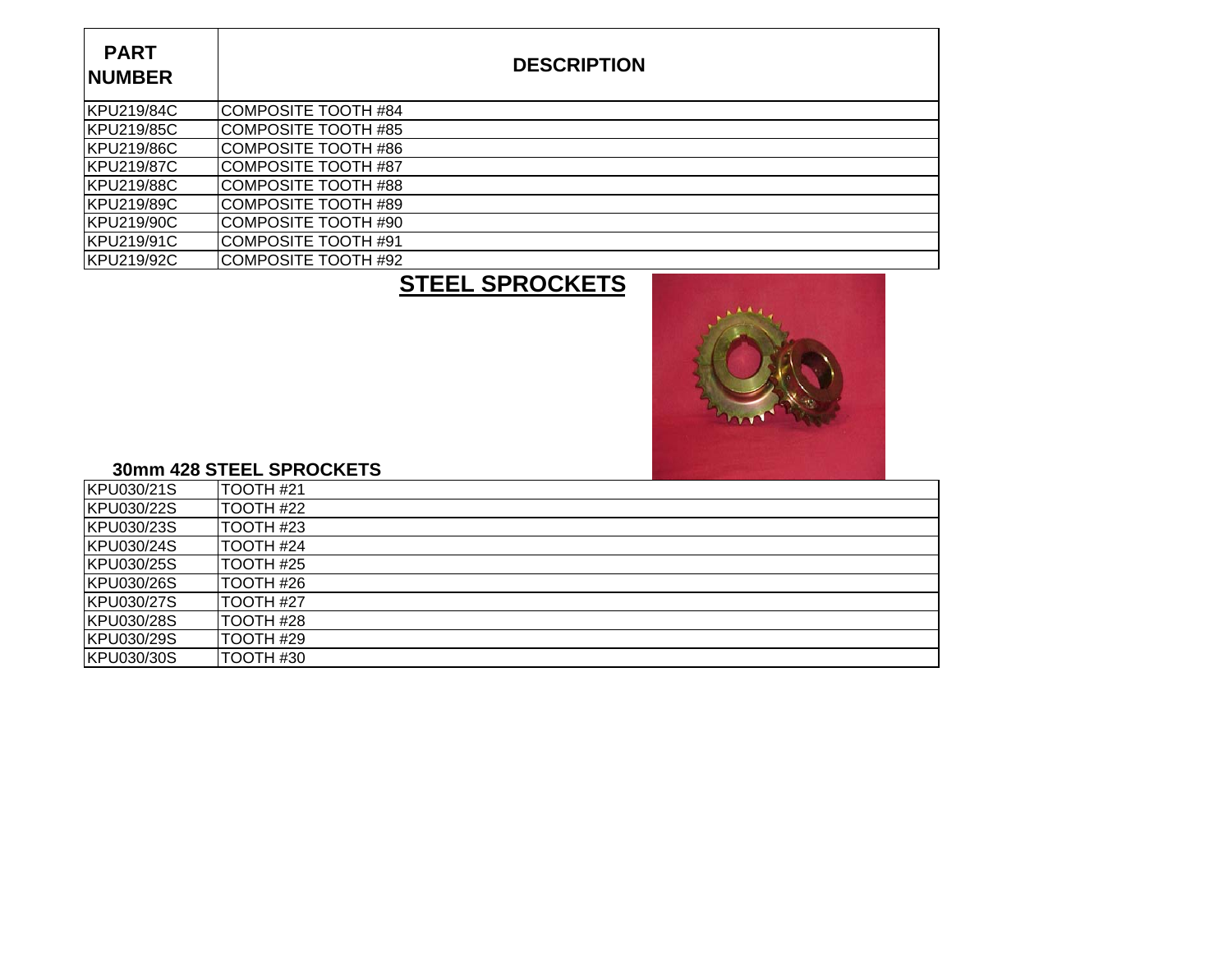## **DESCRIPTION**

## **40mm 428 STEEL SPROCKETS (SET SCREW AT KEYWAY)**

| KPU040/21S         | TOOTH #21  |
|--------------------|------------|
| KPU040/22S         | ITOOTH #22 |
| KPU040/23S         | TOOTH #23  |
| <b>KPU040/24S</b>  | TOOTH #24  |
| KPU040/25S         | TOOTH #25  |
| KPU040/26S         | TOOTH #26  |
| <b>IKPU040/27S</b> | TOOTH #27  |
| <b>KPU040/28S</b>  | TOOTH #28  |
| KPU040/29S         | TOOTH #29  |
| KPU040/30S         | TOOTH #30  |

#### **45mm 428 STEEL SPROCKETS**

| KPU045/21S        | TOOTH #21  |
|-------------------|------------|
| KPU045/22S        | TOOTH #22  |
| <b>KPU045/23S</b> | TOOTH #23  |
| KPU045/24S        | TOOTH #24  |
| <b>KPU045/25S</b> | TOOTH #25  |
| <b>KPU045/26S</b> | TOOTH #26  |
| <b>KPU045/27S</b> | ITOOTH #27 |
| <b>KPU045/28S</b> | TOOTH #28  |
| KPU045/29S        | TOOTH #29  |

### **50mm 428 STEEL SPROCKETS (SET SCREW AT KEYWAY)**

| KPU050/21S        | TOOTH #21 |
|-------------------|-----------|
| <b>KPU050/22S</b> | TOOTH #22 |
| KPU050/23S        | TOOTH #23 |
| KPU050/24S        | TOOTH #24 |
| KPU050/25S        | TOOTH #25 |
| <b>KPU050/26S</b> | TOOTH #26 |
| KPU050/27S        | TOOTH #27 |
| KPU050/28S        | TOOTH #28 |
| KPU050/29S        | TOOTH #29 |
| KPU050/30S        | TOOTH #30 |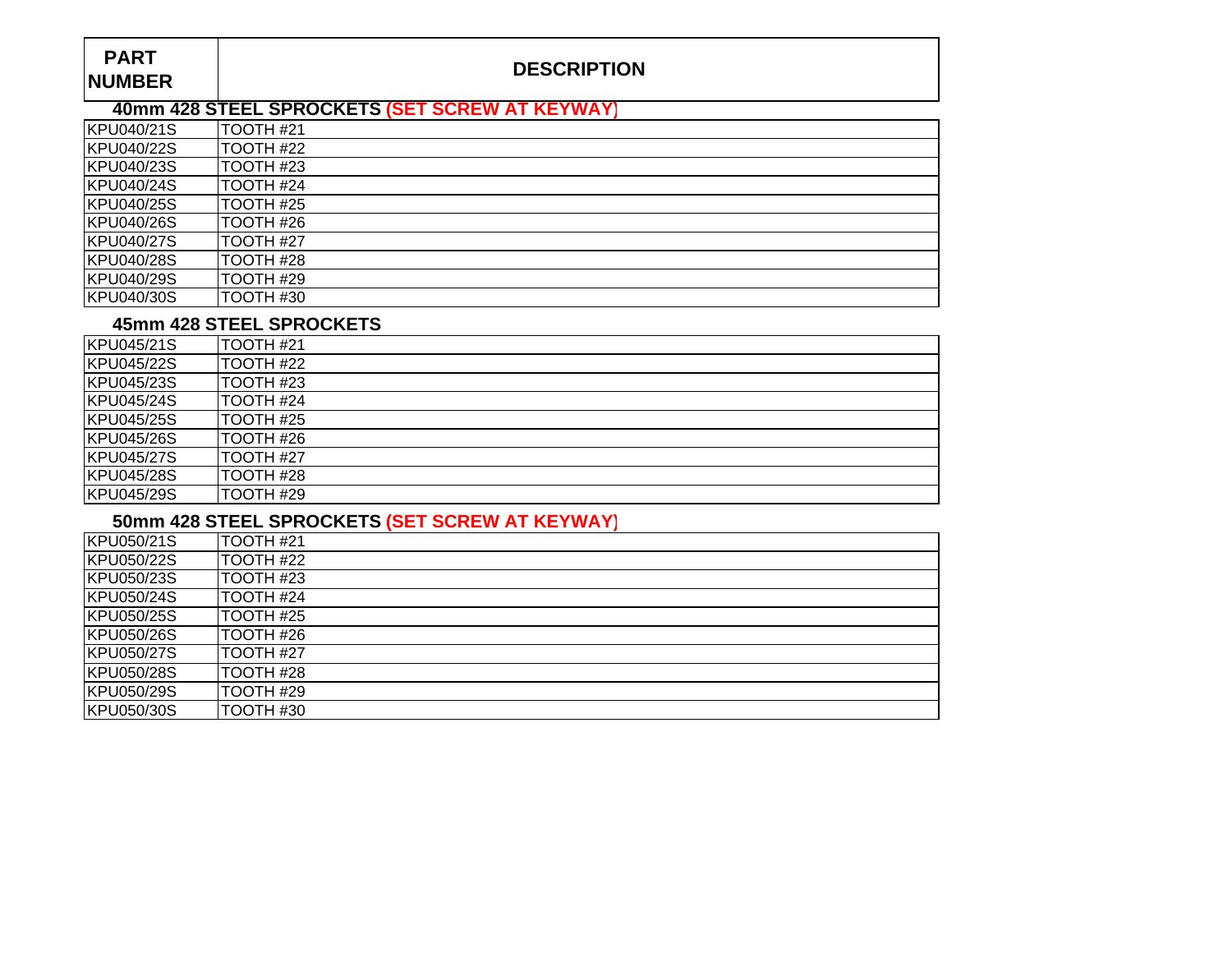## **DESCRIPTION**

# **ALUMINUM 428 SPROCKETS**

#### **40mm ALUMINUM 428 SPROCKETS**

| KPU040/22A        | TOOTH #22 |
|-------------------|-----------|
| KPU040/23A        | TOOTH #23 |
| KPU040/24A        | TOOTH #24 |
| KPU040/25A        | TOOTH #25 |
| KPU040/26A        | TOOTH #26 |
| KPU040/27A        | TOOTH #27 |
| KPU040/28A        | TOOTH #28 |
| KPU040/29A        | TOOTH #29 |
| <b>KPU040/30A</b> | TOOTH #30 |
|                   |           |

#### **50mm ALUMINUM 428 SPROCKETS (SET SCREW AT KEYWAY)**

| KPU050/22A | ITOOTH #22 |
|------------|------------|
| KPU050/23A | TOOTH #23  |
| KPU050/24A | TOOTH #24  |
| KPU050/25A | TOOTH #25  |
| KPU050/26A | TOOTH #26  |
| KPU050/27A | TOOTH #27  |
| KPU050/28A | TOOTH #28  |
| KPU050/29A | TOOTH #29  |
| KPU050/30A | TOOTH #30  |